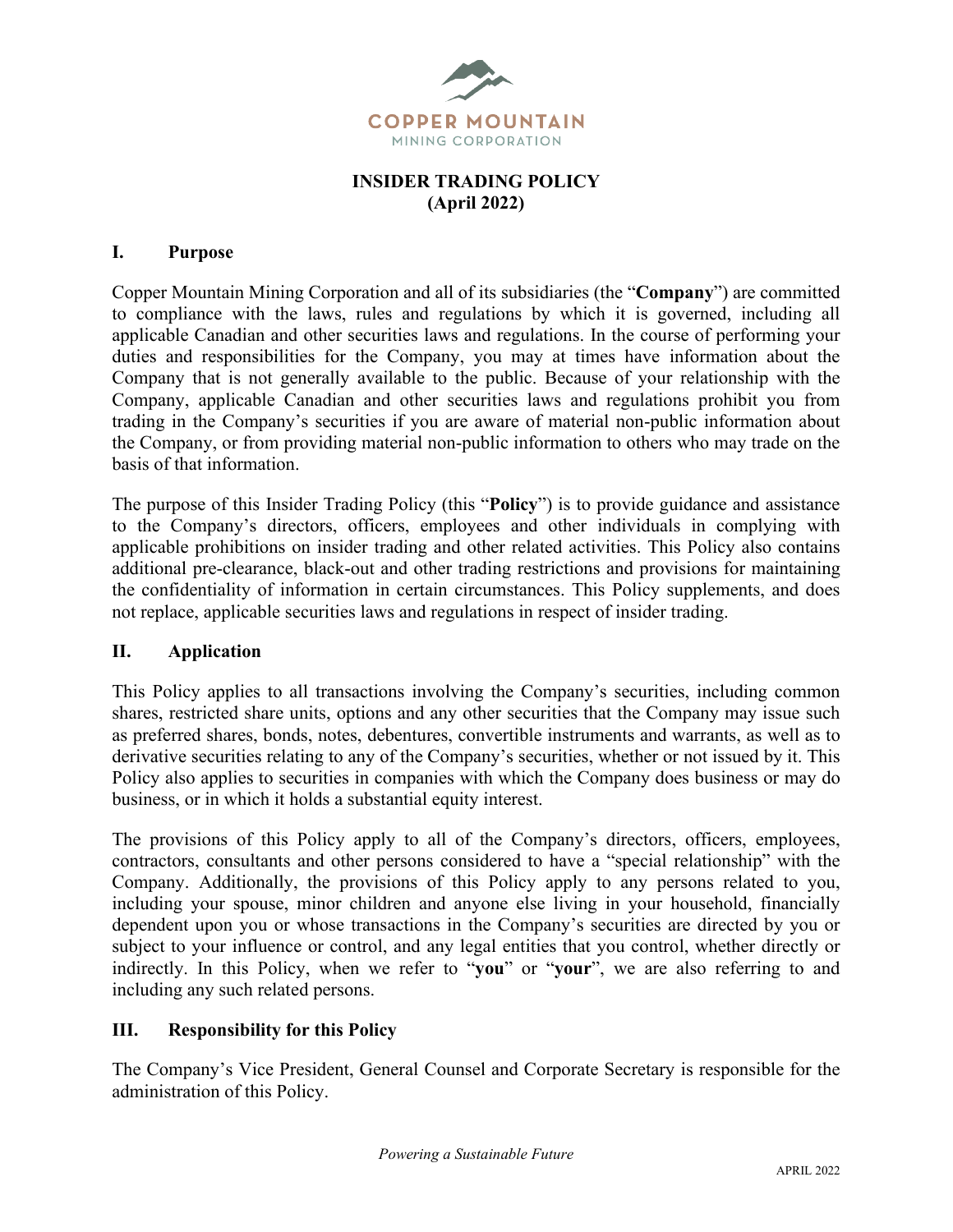If you have any questions about this Policy, including its application to any proposed transaction, you may obtain additional guidance from the Vice President, General Counsel and Corporate Secretary.

# **IV. Trading and "Tipping" Provisions**

If you have non-public material information relating to the Company, you may not buy or sell the Company's securities or engage in any other action to take advantage of that information. Additionally, if you have non-public material information of any public company (for example, a company that the Company is doing business with), you may not buy or sell that company's securities or engage in any other action to take advantage of that information. If a trade in securities becomes the subject of scrutiny, it will be viewed after the fact with the benefit of hindsight. Before engaging in any trade, you should carefully consider how the trade may be construed with the benefit of hindsight.

You are also prohibited from disclosing non-public material information about the Company or any other public company to third parties (otherwise known as "**tipping**") unless permitted by applicable securities laws. Tipping arises when you disclose non-public material information about the Company or another public company to another person or you recommend or encourage another person to trade in the securities of a company while you are in possession of non-public material information about such company. Tipping is illegal, even if you do not personally make a trade or otherwise benefit from disclosing the information.

# *What is "Material Information"?*

In this Policy, "**material information**" is any information that a reasonable investor would consider important in a decision to buy, hold or sell a company's securities, or that affects, or would reasonably be expected to affect, the market price or value of that company's securities, whether it is positive or negative. Material information includes both material facts and material changes. A "**material fact**" is a fact that would reasonably be expected to have a significant effect on the market price or value of a company's securities. A "**material change**" is a change in the business, operations or capital of a company that would reasonably be expected to have a significant effect on the market price or value of that company's securities.

There is no "bright line" test for assessing materiality, which is based on an assessment of all of the relevant facts and circumstances. It is also important to note material information is not limited to historical facts but may also include projections and forecasts

Although not intended to be a comprehensive list, the following are examples of information that could be material:

- Take-over bids or issuer bids involving the Company;
- Material acquisitions or dispositions of assets, property or joint venture interests by the Company;
- Acquisitions of other companies by the Company, including a take-over bid for, or merger with, another company;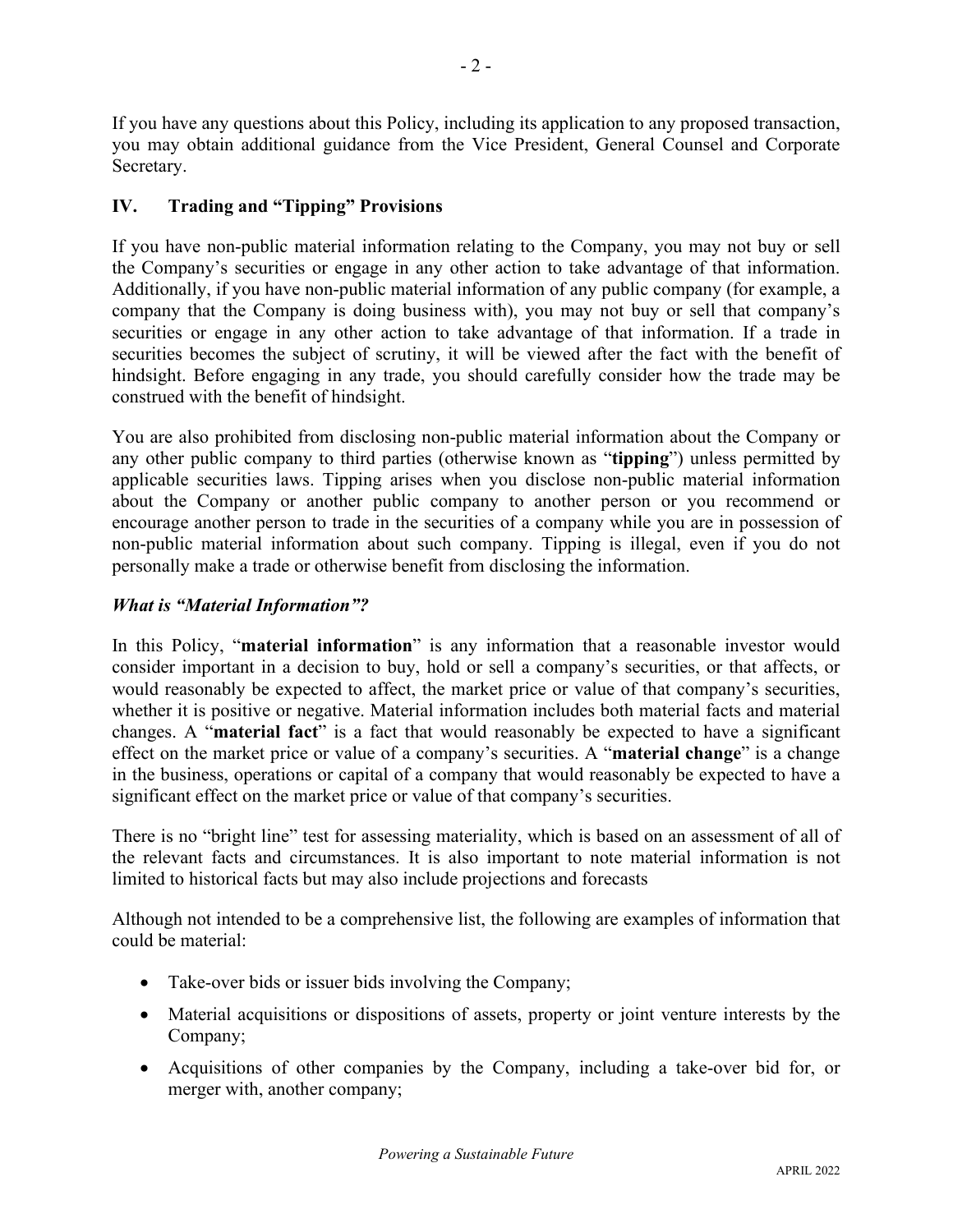- Any material financings, including equity, debt or alternative funding options, by the Company;
- Material changes in the Company's capital structure;
- A public or private sale of a material number of the Company's securities;
- Material changes in the Company's reserves or resources or a material exploration discovery;
- Firm evidence of a material increase or decrease in the near-term earnings prospects of the Company;
- Changes in the Company's capital investment plans or corporate objectives;
- Material changes in the management of the Company;
- Litigation which may have a material impact on the Company;
- Material changes to the financial results of the Company;
- Material changes in the Company's accounting policies; and
- The occurrence of a material event of default under any material financing or other agreement to which the Company is a party.

#### *When is Material "Non-Public"?*

Information is considered to be "non-public" until it has been generally disclosed by the Company by news release and adequate time has passed for investors to digest the information. The fact that "non-public" information has been disclosed to a few members of the public does not make it publicly disclosed. Material information about the Company should be considered to be non-public unless there is certainty that it has been publicly disseminated in a manner designed to reach investors generally. As such, disclosure only on the Company's or another company's website does not constitute public disclosure.

If you are not sure whether information is material or non-public, you should consult with the Vice President, General Counsel and Corporate Secretary for guidance before engaging in a transaction or otherwise taking any action.

# **V. Procedures for Trading in the Company's Securities**

# *Scheduled Blackout Periods*

The Company has and may from time to time designate certain periods of time as "**blackout periods**," which may apply generally throughout the organization or only to specific individuals.

You are subject to a scheduled blackout period surrounding the release of the financial and operating results of the Company. No trades shall be carried out beginning on the first calendar day following the end of each fiscal quarter or fiscal year end and continuing until the second full trading day following the release of the financial and operating results of the Company for such fiscal quarter or fiscal year end. The Company will send an e-mail notification to the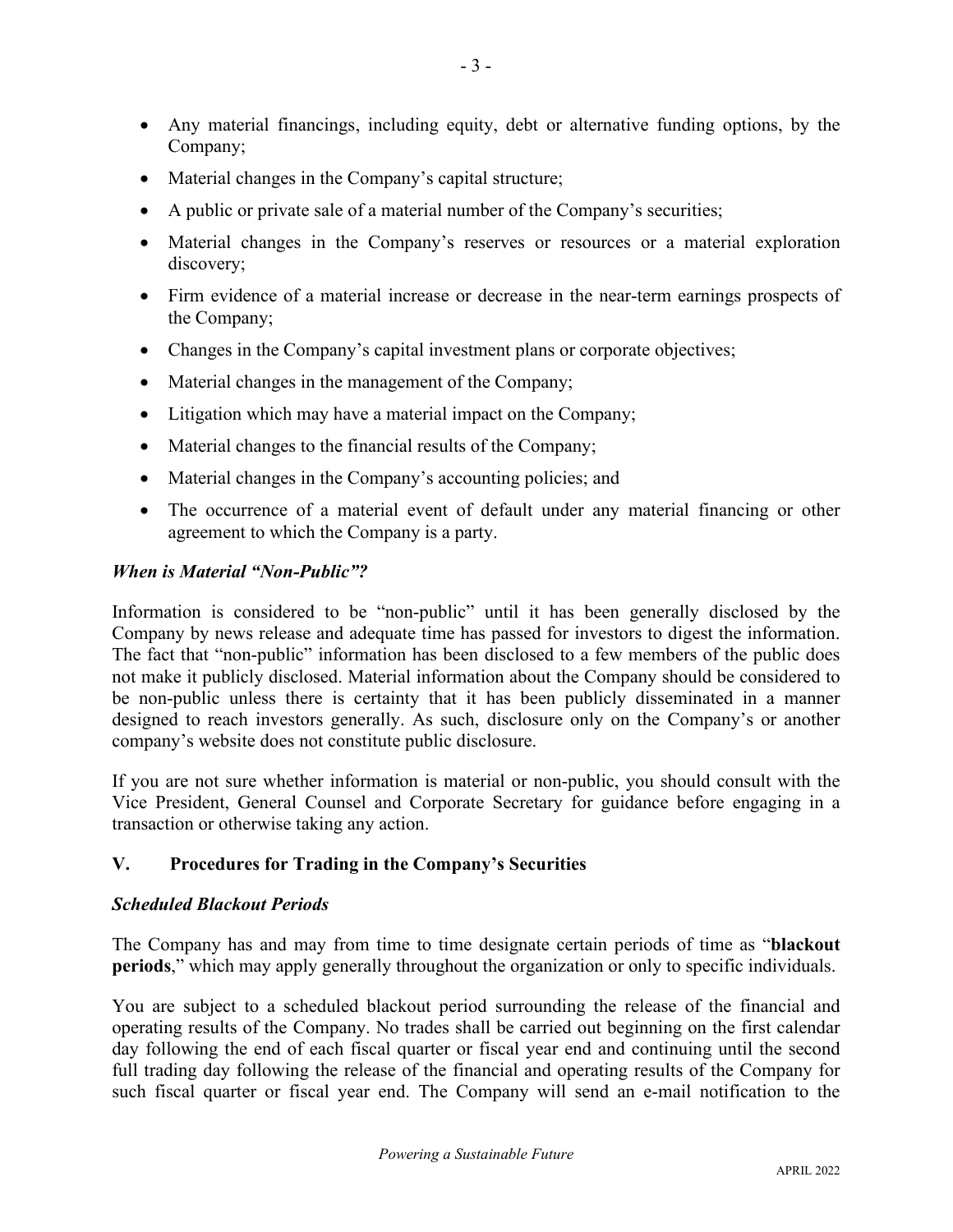individuals that are subject to these scheduled blackout periods, notifying such persons of the commencement and termination of each such blackout period.

#### *Unscheduled Blackout Periods*

Blackout periods may also be prescribed from time to time as a result of special circumstances relating to the Company. If the Company determines that a special blackout period is required, an e-mail notification will be sent to the individuals that are subject to such special blackout period. No trades in the Company's securities shall be carried out until the termination of the special blackout period, which will be the date determined by the Company and communicated by an e-mail notification to the individuals that are subject to such special blackout period.

#### *Pre-Clearance Procedures*

To assist in preventing even the appearance of an improper insider trade, if you are a director or officer (*i.e.*, President and Chief Executive Officer, Chief Financial Officer, Executive Vice President, Senior Vice President or Vice President) of the Company, you may not, at any time, whether there is a blackout period in effect or not, buy, sell or engage in any other transaction in the Company's securities without first obtaining e-mail pre-clearance from the President and Chief Executive Officer, the Chief Financial Officer or the Vice President, General Counsel and Corporate Secretary to confirm that no blackout period is in effect and/or you are otherwise cleared to effect the proposed transaction. If approval is not granted, you may not be informed of the reason for such decision and if you are made aware of the reason for an event-specific prohibition on trading, you shall not disclose the reason for the prohibition to any third party. Additionally, you should not disclose to any third party that your request for pre-clearance was not approved.

The notice of intention to carry out a trade must be provided in writing (electronic notice is acceptable). Approval of any trade will also be provided in writing. You are reminded that, notwithstanding any approval of a trade, the ultimate responsibility for complying with this Policy and applicable laws and regulations rests with you.

Vesting of the Company's securities in accordance with its share compensation plans (including performance share units, restricted share units and deferred share units) and purchases of the Company's securities in accordance with the terms and subject to the restrictions in any Company long-term investment program do not require approval under this Policy and are exempt from this pre-clearance requirement.

# *Prohibited Transactions*

In order to avoid the perception of impropriety, you must not speculate in the Company's securities at any time. For the purposes of this Policy, "**speculate**" means the purchase or sale of the Company's securities with the intention of reselling or buying back the Company's securities in a relatively short period of time, with the expectation of a rise or fall in the market price of the Company's securities. Speculating in the Company's securities for a short-term profit is distinguished from purchasing and selling the Company's securities as part of a long-term investment program. Therefore, you must not at any time: